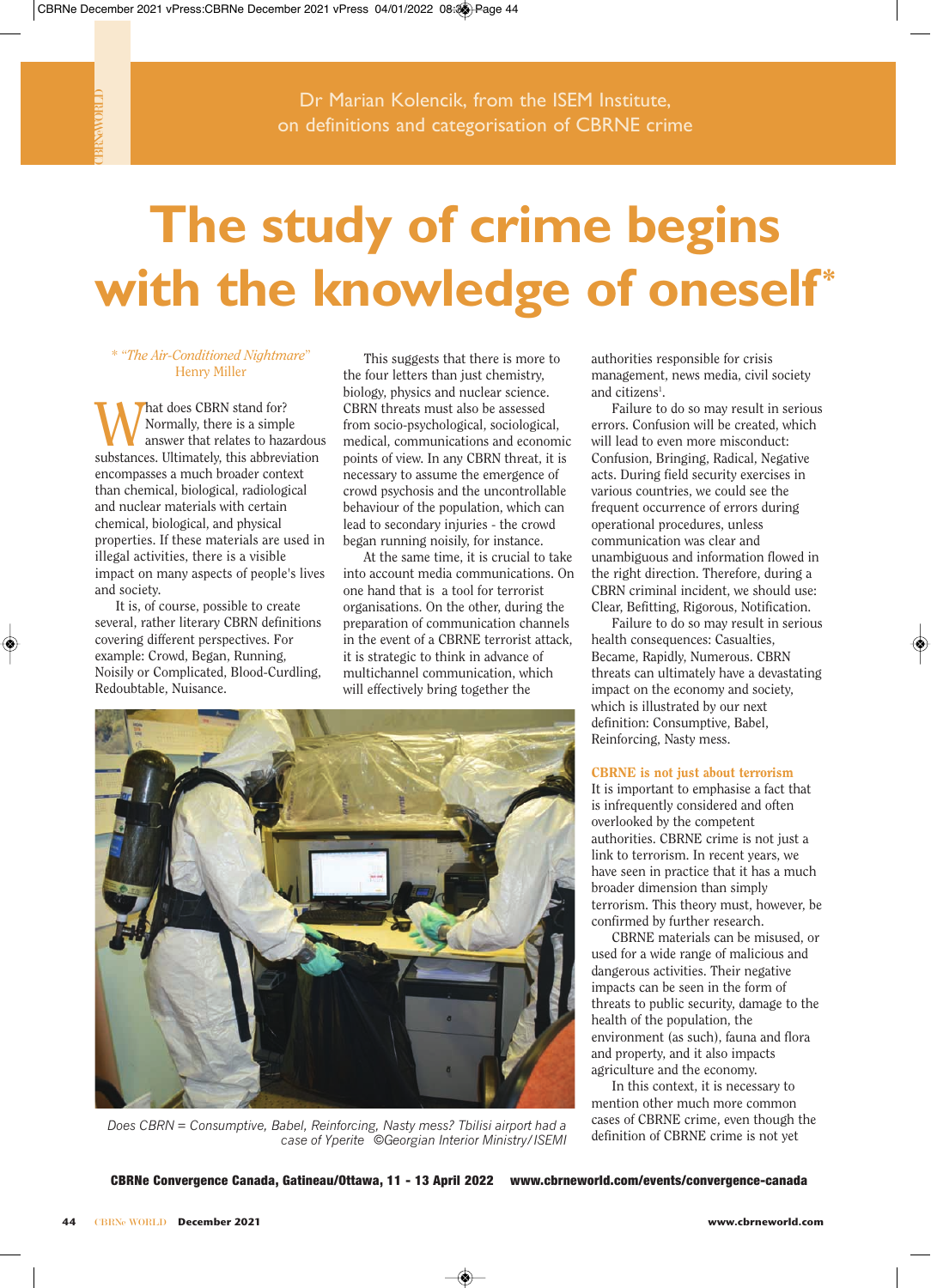# **Are you prepared?**

**www.epiguard.com**



EPI GUARD

Mill ú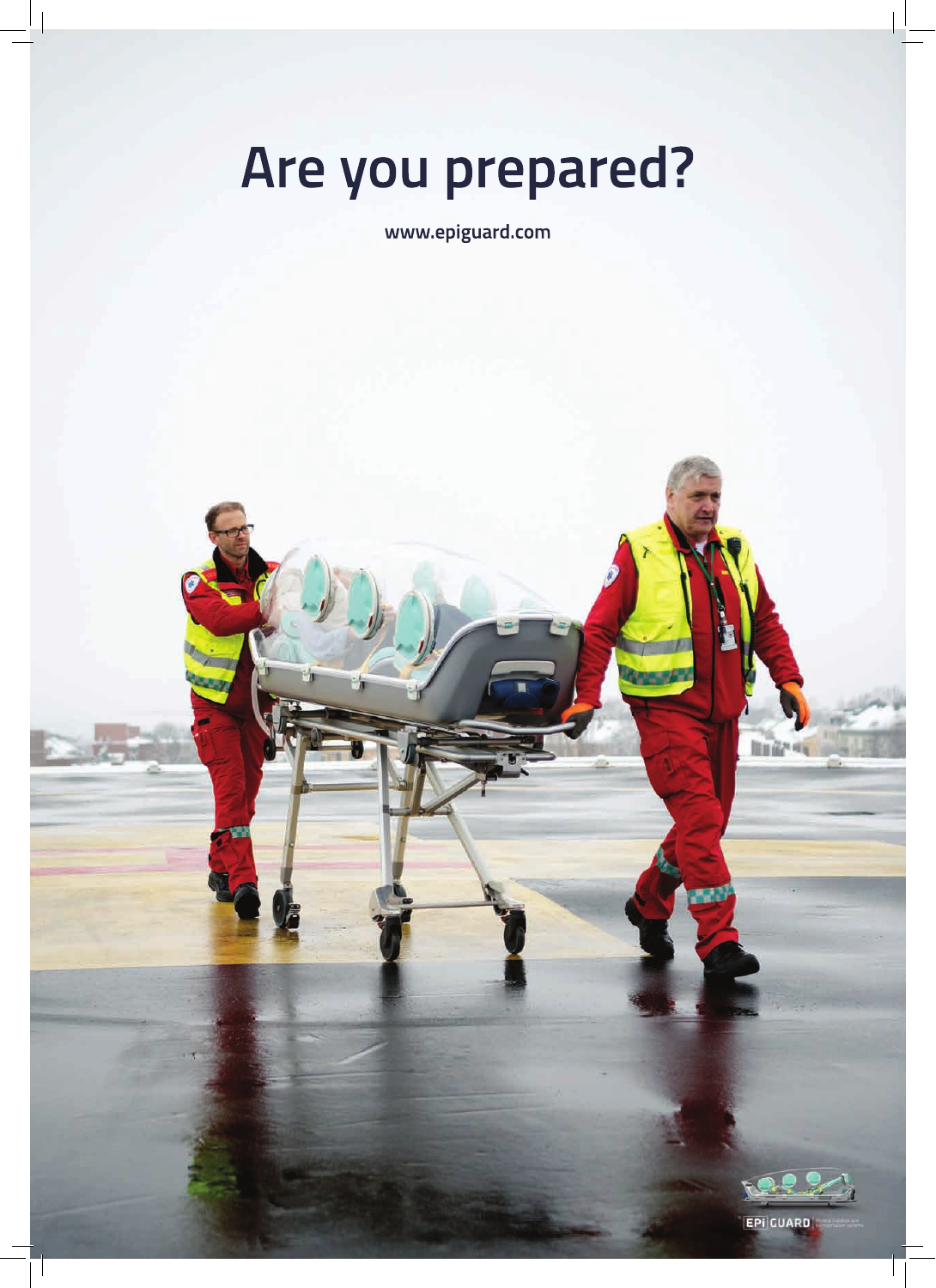sufficiently and uniformly established in criminal law worldwide. These include an increase in the number of acid assaults, the illegal trafficking, production and possession of CBRNE materials, the illegal transport and dumping of hazardous wastes, and the illegal sale of CBRNE material via the darknet, etc<sup>2</sup>.

To fully define CBRNE crime, it is important to explain several related concepts. Although many dictionaries on CBRNE threats are publicly available, they only deal marginally with crime.

#### **Legislation on CBRNE crime**

Based on our study of the legislation of 40 countries around the world, we have proposed the definition and categorisation of this type of crime in the full version of the CBRNE Crime and Offender's Motives article<sup>3</sup>.

Each country defines different categories of crime in its criminal code or other connected codes. Some specifically mention CBRNE and/or hazardous materials in their national criminal codes, while some laws do not mention them at all. For purposes of comparison, we present a review of criminal and similar laws (environmental codes, nuclear energy acts, war weapons control acts, counterterrorism acts, etc.) from the 40 selected countries in America, Europe, Asia and Africa. We drew information from Legislation Online, CBRN CoE Project 61<sup>4</sup> and directly from colleagues in many police agencies. At the time of publication, however, some may have been updated and the information below may no longer apply.

With regard to offences involving explosives, all the criminal and similar laws we studied contained paragraphs relating to explosives, whether they were definitions or descriptions of specific offences.

Many terms were contained individually or in combination in the criminal and related codes of the countries concerned. These included: CBRN, toxic substances, asphyxiating gases, suffocating or burning substances, toxins, pathogens, dangerous infectious diseases, bacteriological and toxic weapons, chemical weapons, radiological

and nuclear weapon, radiation sources, poisons, dangerous substances, hazardous material, destructive, injurious, obnoxious, noxious or harmful substance, lethal device, harmful industrial or domestic waste, etc.

They were found in sections on general terms and definitions, sections relating to aggravation and/or in the characterisation of individual offences within the relevant categories of offences, or in reference to other related laws. The terms were automatically included in laws banning chemical, biological and nuclear weapons. Some, mostly large countries, deal with CBRN materials in separate laws related to terrorism. In some criminal codes, these terms have been described in detail or their definitions have been located in the associated legal norms in order to avoid double interpretation. The most detailed interpretation of the above mentioned terms was found in the US Criminal Code.

#### **Definition of CBRNE crime**

CBRNE crime can be considered as an offence against public safety and security, health, human and animal life, plants, soil, air, water, forest, environment, property, consumer rights, nation, state, humanity, peace, international regulations and the economy in the criminal or similar law of a given country. By definition it includes, directly or indirectly, hazardous CBRNE materials. CBRN materials can be also dispersed using explosives in certain crimes, and therefore we add the 'E' to the abbreviation CBRN.

Returning to our definitions concept, CBRNE crimes are: Combined, Broad, Radical, Non-Linear, Extreme acts. Finally, this: Crime, Began, Rapidly, Non-Stop, Evolving.

Drawing on practical experience, we consider it important either to incorporate a separate category of CBRNE offences into legislation or to automatically define existing offences using CBRNE and hazardous materials as involving aggravation. In particular, there is a need to analyse developments in this area effectively and regularly, possibly using statistics on individual

types of CBRNE crime. These statistics can be helpful in predicting CBRNE criminal behaviour in certain regions and countries and help prevent such behaviour, including potential terrorist attacks, smuggling of CBRN material, and illegally dumping it into environment by organised groups, etc.

There are several reasons for extending aggravation in criminal law to certain offences. The first is the use or attempted use of hazardous CBRNE materials that can significantly endanger the health and life of individuals or groups, as well as the environment due to cross contamination, rapid spread or intrusion into the environment, and potential prolonged exposure depending on persistence; substance or half-life in the case of radionuclides. Thus, an attack on just one person using dangerous materials could have a wider impact affecting more people, the environment and property, as in the Skripal case in UK in 2018, which involved the nerve agent Novichok<sup>5</sup>.

Another reason for creating a separate category of CBRNE crimes is a specific approach to their investigation, criminal assessment of the circumstances in which hazardous materials have been used or misused and prosecution. For security forces, it is primarily a matter of recognising the special responsibility and importance of particular procedures related to intervention under CBRNE conditions. These include saving lives, threat detection, risk assessment, the collecting of evidence at the crime scene and forensic analysis, as well as protecting the health and lives of investigators and other intervening forces. Adequate procedures and tactics for various situations and scenarios must be set up and applied for all the necessary teams, be they special weapons and tactics, canine, explosive ordnance disposal, undercover intelligence, special operations, special security and protection forces, public order/riot police, CBRN units or on-site investigators.

Interaction with other, non-police forces is equally important. These include firefighters, civil protection agencies, civil defence, environmental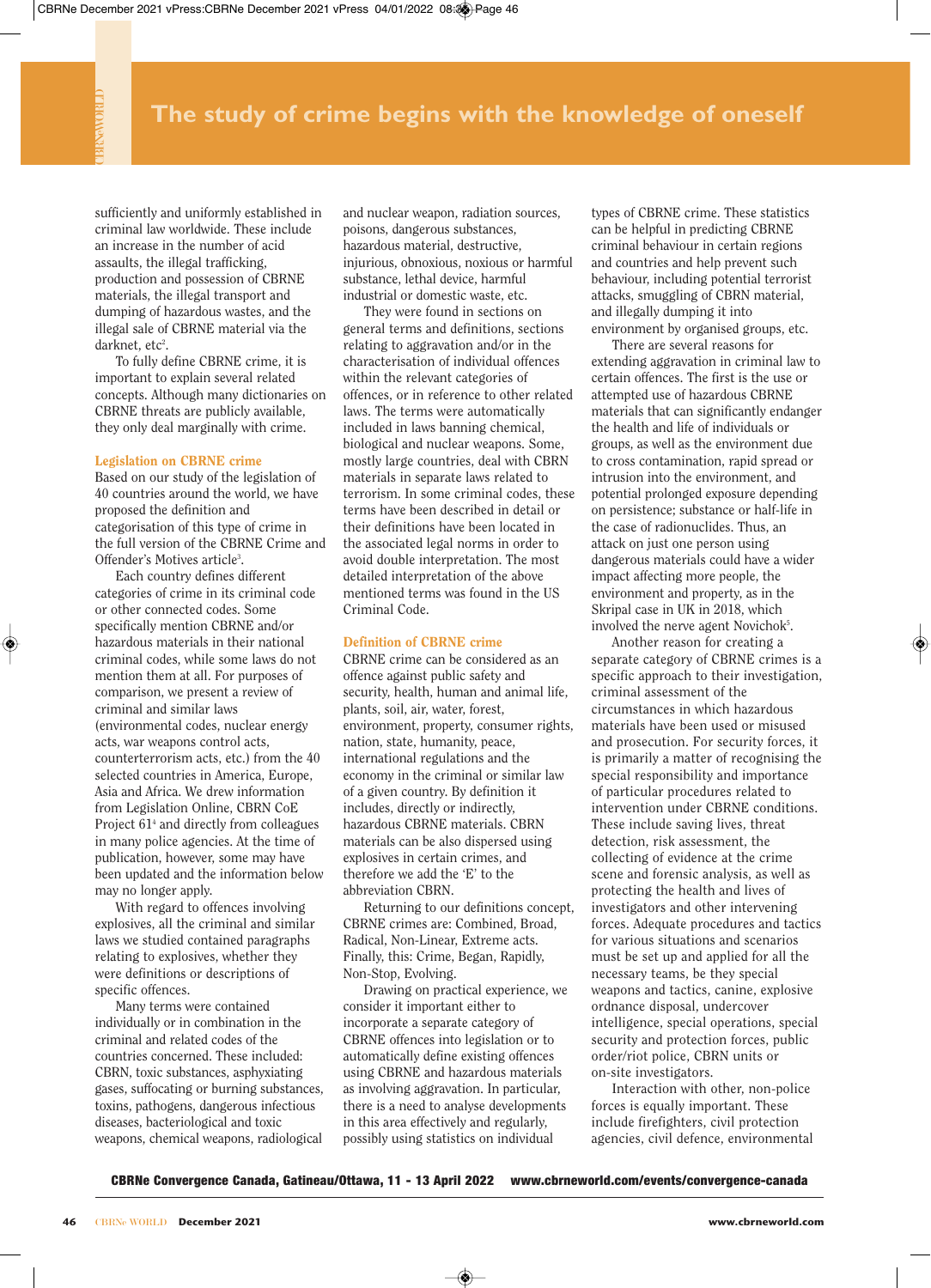

*'Now, where to sample..." CBRN material doesn't have to be manufactured it can also be stolen © Slovak police via ISEMI*

agencies, public health authorities, nuclear regulatory bodies, radiological institutes, biological and chemical laboratories, military CBRN protection battalions, international non-profits like the Red Cross, Red Crescent, Médecins Sans Frontières, and the International Security and Emergency Management Institute etc. Mutual cooperation and training of the police, rescue service and fire brigade, form the basis for success in timely responses to CBRNE incidents. Each agency must understand the roles of the others to create synergies and to avoid errors that would increase the spread of CBRNE threats, risk lives or damage evidence at the crime scene. Specialised security forces, the prosecutor's office and the judiciary in this area would also have a significant positive impact on the proceedings and the delivery of judgments that reflect

the substance of the offence so perpetrators are suitably punished.

It is important to note that some CBRNE offences are conditional and interconnected. In addition to producing CBRNE weapons, terrorist groups can, for instance, obtain CBRNE materials from unauthorised landfills, steal them from industrial warehouses or during transport, and use them to attack. It is worth mentioning the fact that in many countries there are illegal landfills for hazardous waste, some of which are easily accessible. These are surface landfills in forests, meadows, and peripheral to villages, in abandoned buildings, old farms, or below the surface in disused mining tunnels, etc.

#### **Categorising CBRNE crime**

Incorporating the definitions of crimes involving CBRN and hazardous materials into the laws of different

countries has been influenced by their individual experiences. Exchange of information between security and judicial authorities at the international level has also helped. Different countries also inspire each other.

As for our analysis' conclusions, we state that specific categories of CBRNE crimes need to be created within individual criminal laws. If they can be registered separately within existing categories then they can be monitored better and allow improved adoption of preventive measures. Based on our own experience, previous studies, and reviews of different criminal, penal, counterterrorism and environmental codes, and the European parliament and council directive 2008/99 / from 19 November 2008, we suggest dividing CBRNE crimes into four main categories. The proposed crime categorisation is based on cases already recorded by